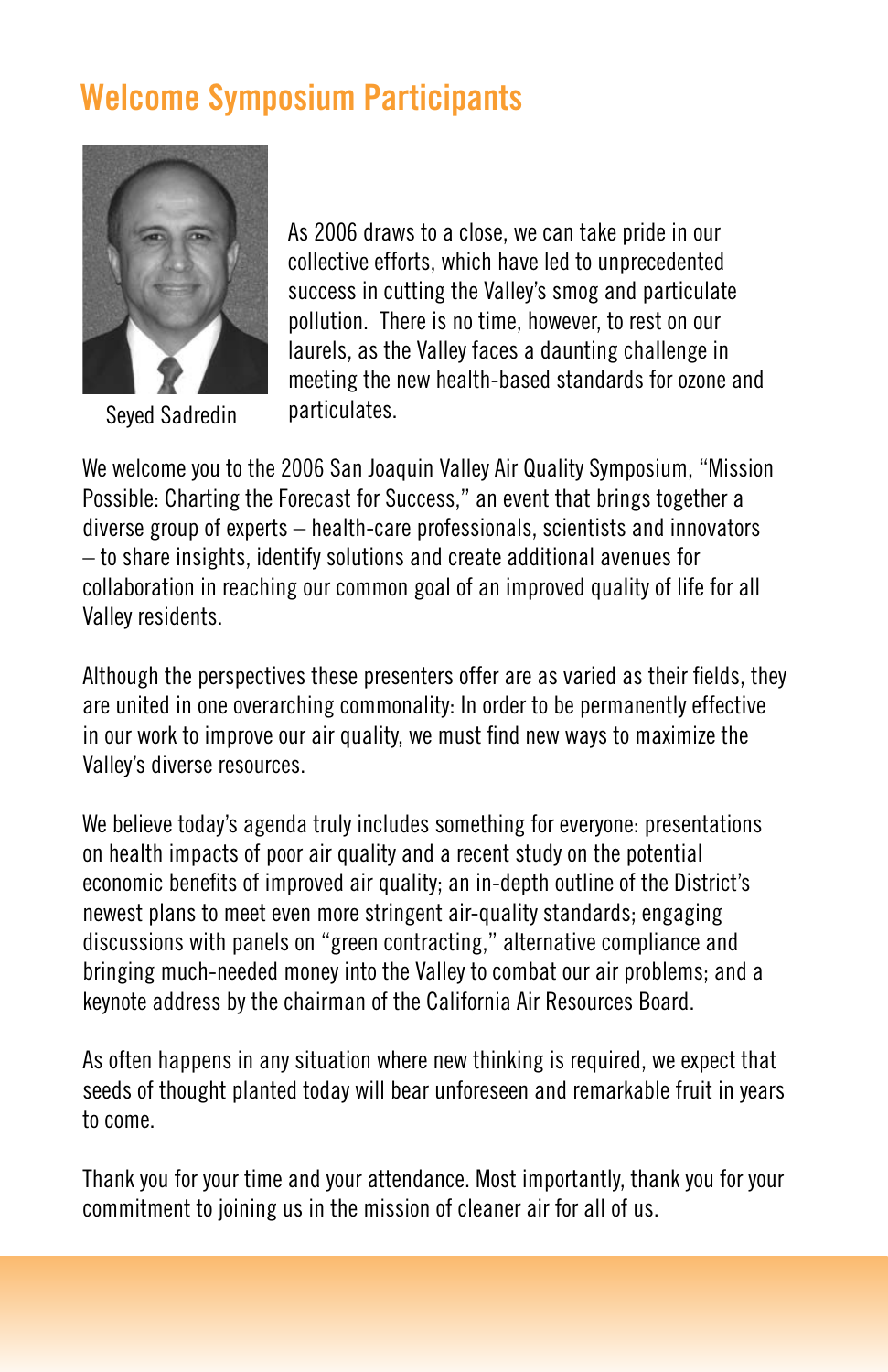# **We're driving toward A cleaner future.**

Pacific Gas and Electric Company is dedicated to developing low-cost, clean air transportation chnologies for our business and yours. Proving clean air transportation is not only **good for the envir the environment, it' onment, it's good for busines or business**.

PR<sub>S</sub>F

If you'd like to learn more about clean air transportation technologies, Visit our website at www.pge.com/cleanair or call 1-800-684-4648.

cleanair.



#### **ANOTHER WAY THE PEOPLE OF PG&E ARE DEDICATED TO PROTECTING THE ENVIRONMENT. TING THE ENVIRONMENT.**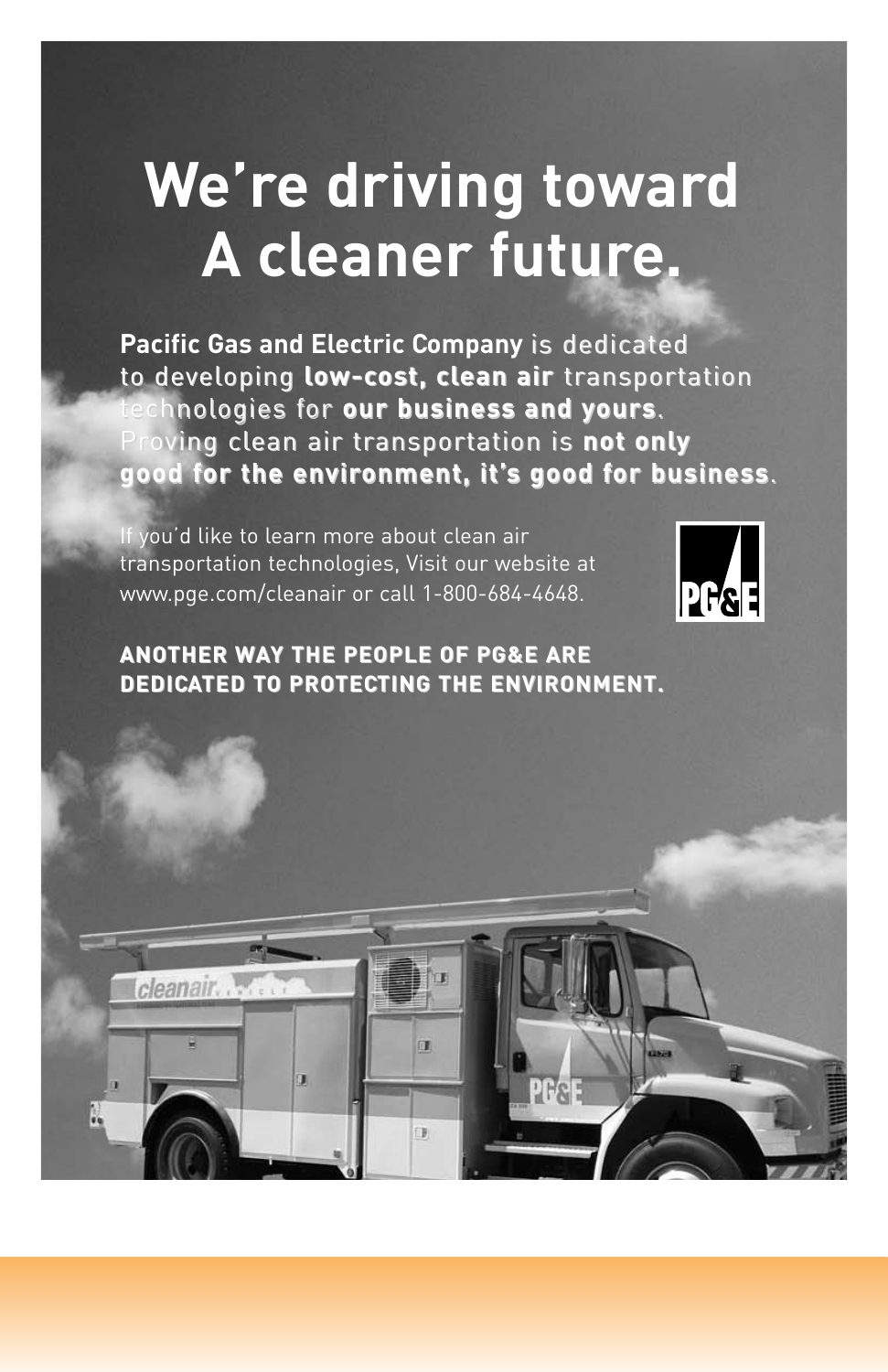### **Program Schedule**

#### **7:30 am**

**Kern River - Buena Vista Room Registration & Continental breakfast Visit the Vendor Court**

**8:30 am – Welcome SJVAPCD Governing Board Chair, Mike Maggard,**  *Councilmember, City of Bakersfield*

*Emcee:* **Seyed Sadredin,** *SJVAPCD APCO/Executive Director* 

#### **9:00 am**

**"Making The Connection: Health-Based Standards and the District's Attainment Plans"**

**Barbara Weller, Ph.D.,** *Manager, Population Studies Section, California Air Resources Board* 

**10:00 am – Morning break Visit the Vendor Court** 

#### **10:15 am**

**"The Health and Related Economic Benefits of Attaining Healthful Air in the San Joaquin Valley," 2006 study** 

**Jane V. Hall, Ph.D.,** *Co-director, California State University, Fullerton, Institute for Economic and Environmental Studies* **Victor Brajer, Ph.D.,** *Professor of Economics, California State University, Fullerton* 

**Frederick Lurmann,** *Manager of Exposure Assessment Studies, Sonoma Technologies, Inc.*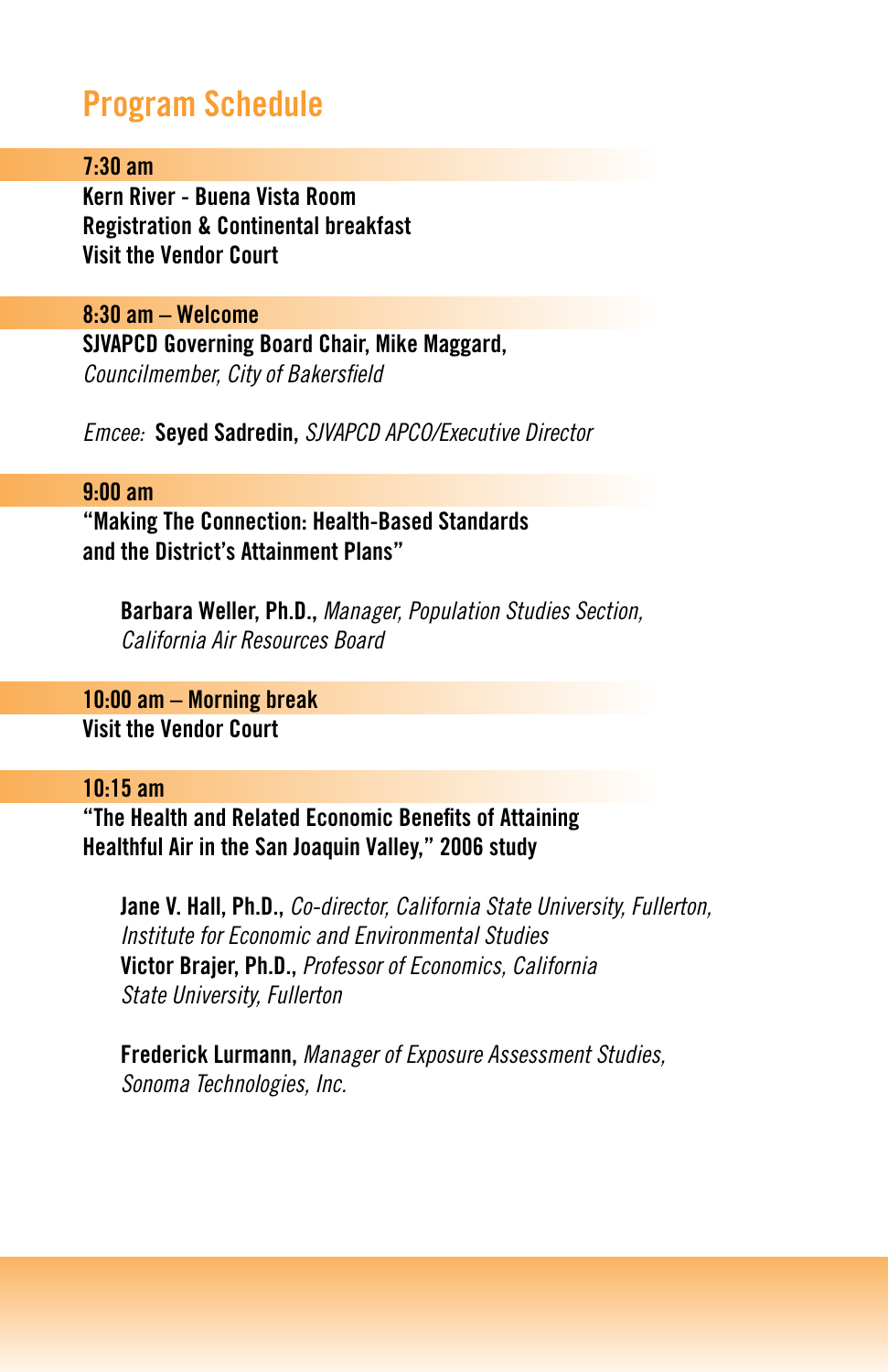#### **11:15 am**

#### **"Challenges and Strategies: Meeting the 8-Hour Ozone Standard "**

#### **SJVAPCD Planning Department staff**

**Scott Nester,** *Planning Director*  **Don Hunsaker, Ph.D.,** *Supervising Air Quality Planner* **Evan Shipp,** *Air Quality Project Planner*

#### **12:00 pm – Keynote luncheon address**

**"From Science to Clean Air"**

**Robert Sawyer, Ph.D.,** *Chairman of the California Air Resources Board* 

#### **1:30 pm – Panel 1**

**"A Valley United: Working Together to Bring Financial Resources to the Valley"** 

**Pete Weber,** *Governor's Partnership for the San Joaquin Valley, Air Quality Workgroup* **Randy Pestor,** *Consultant, California Senate Environmental Quality Committee* **Roger Christy,** *Representative, Policy, Government and Public Affairs, Chevron North American Exploration and Production Company* **Tom Bohigian,** *State Director, Senator Barbara Boxer* **Carolina Simunovic,** *Environmental Health Director, Fresno Metro Ministries*



Operation Clean Air is a coalition of all stakeholders working to improve the Valley's air and enhance its economic prosperity.

> 1322 East Shaw Avenue, Suite 430 Fresno CA 93710 www.operationcleanair.org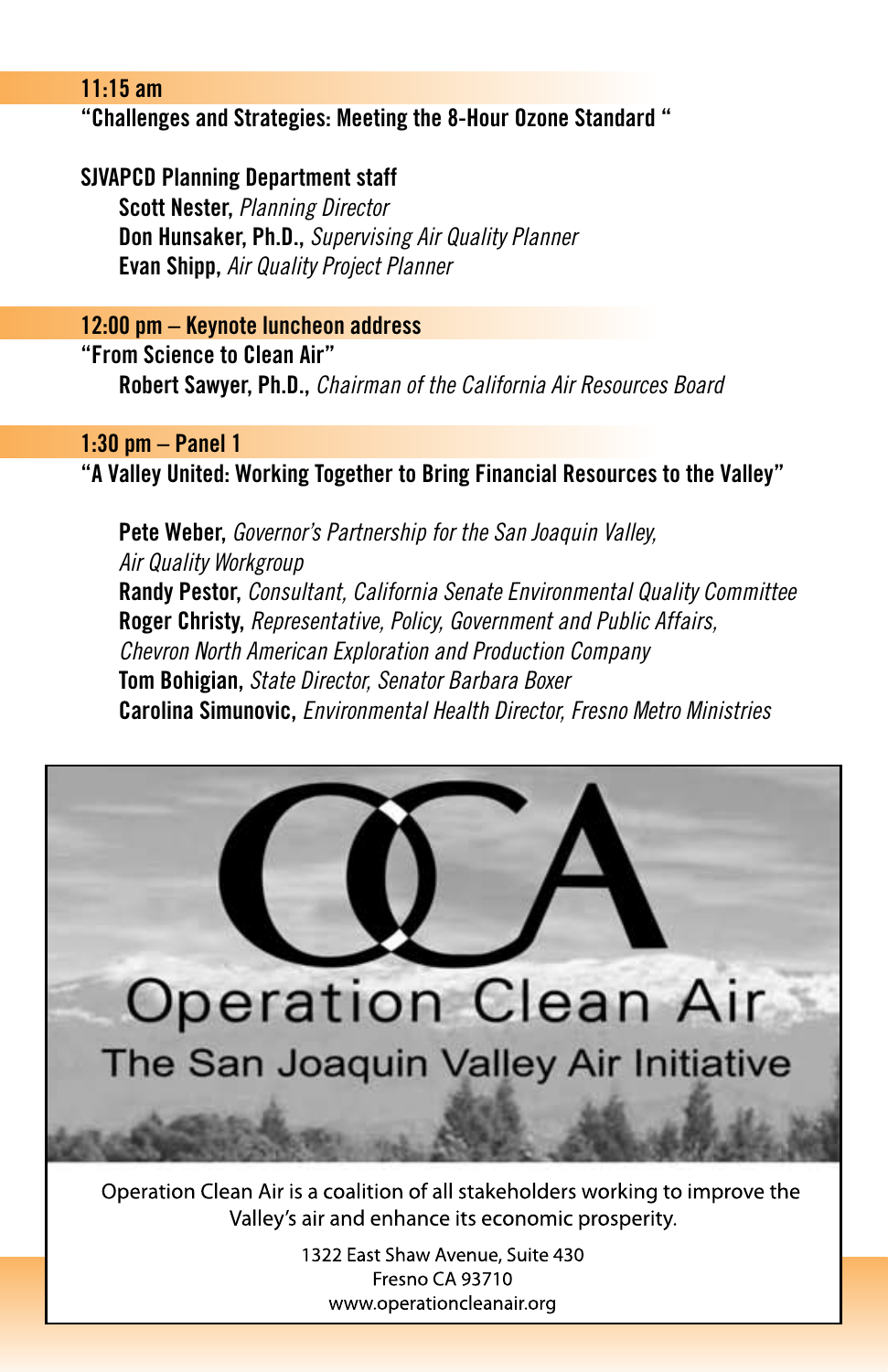#### **2:45 pm – Panel 2**

**"Green Contracting: An Untapped Potential of Innovative Solutions for Our Unique Valley"** 

**Sean Edgar,** *Executive Director, Clean Fleets Coalition*  **Tom Jennings,** *Chief Counsel, California Air Resources Board*

**3:30 pm – Afternoon break Visit the Vendor Court**

#### **3:45 pm – Panel 3**

**"Thinking Outside the Box: Alternative Compliance"** 

**Catherine Reheis-Boyd,** *Chief Operating Officer, Western States Petroleum Association* **Jan Ennenga,** *Executive Director, Manufacturers Council of the Central Valley* **Kerry Drake,** *Associate Director, Air Division, Environmental Protection Agency*  **Paul Cort,** *Staff Attorney, Earthjustice*

**4:45 pm – Wrap-up and adjourn** 

# You CAN Make a Difference in the Valley's Air Quality!

**HALF PAGE SPONSOR AD FOR VALLEY NOW (Valley C** Joaquin Valley. Learn how you too can make a difference in better air quality through our many programs at www.Valley-CAN.org.







www.Valley-CAN.org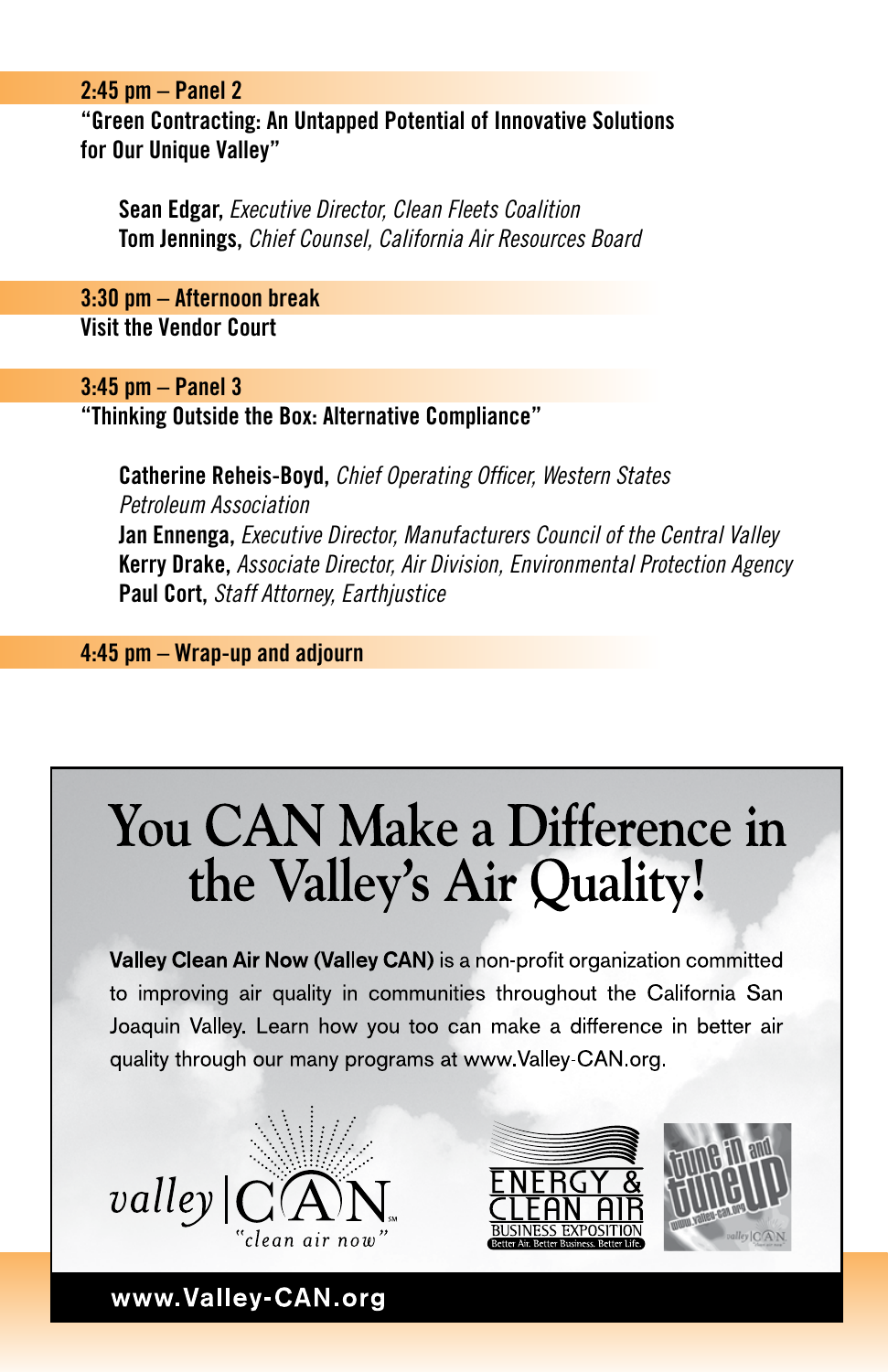**Presentation Copies** *To reduce paper waste, copies of PowerPoint presentations will be available online at www.valleyair.org by the week of December 11. Speaker biographies are listed in the Symposium Speakers handout in your packet.*

## **2006 Vendor Court**

**AHM Associates, Inc.**

**AIR (Agriculture Improving Resources)**

**California Air Resources Board**

**Central Valley Air Quality Coalition**

**Cleaire**

**Cummins West**

**Jackson, DeMarco, Tidus & Peckenpaugh**

**Kern Council of Governments**

**San Joaquin Valley Air Pollution Control District**

**Valley CAN**

#### **Agriculture Improving Resources (A.I.R.)**

A partnership formed to aid agriculture in promoting the voluntary improvement of air quality through scientifically proven and cost effective measures.

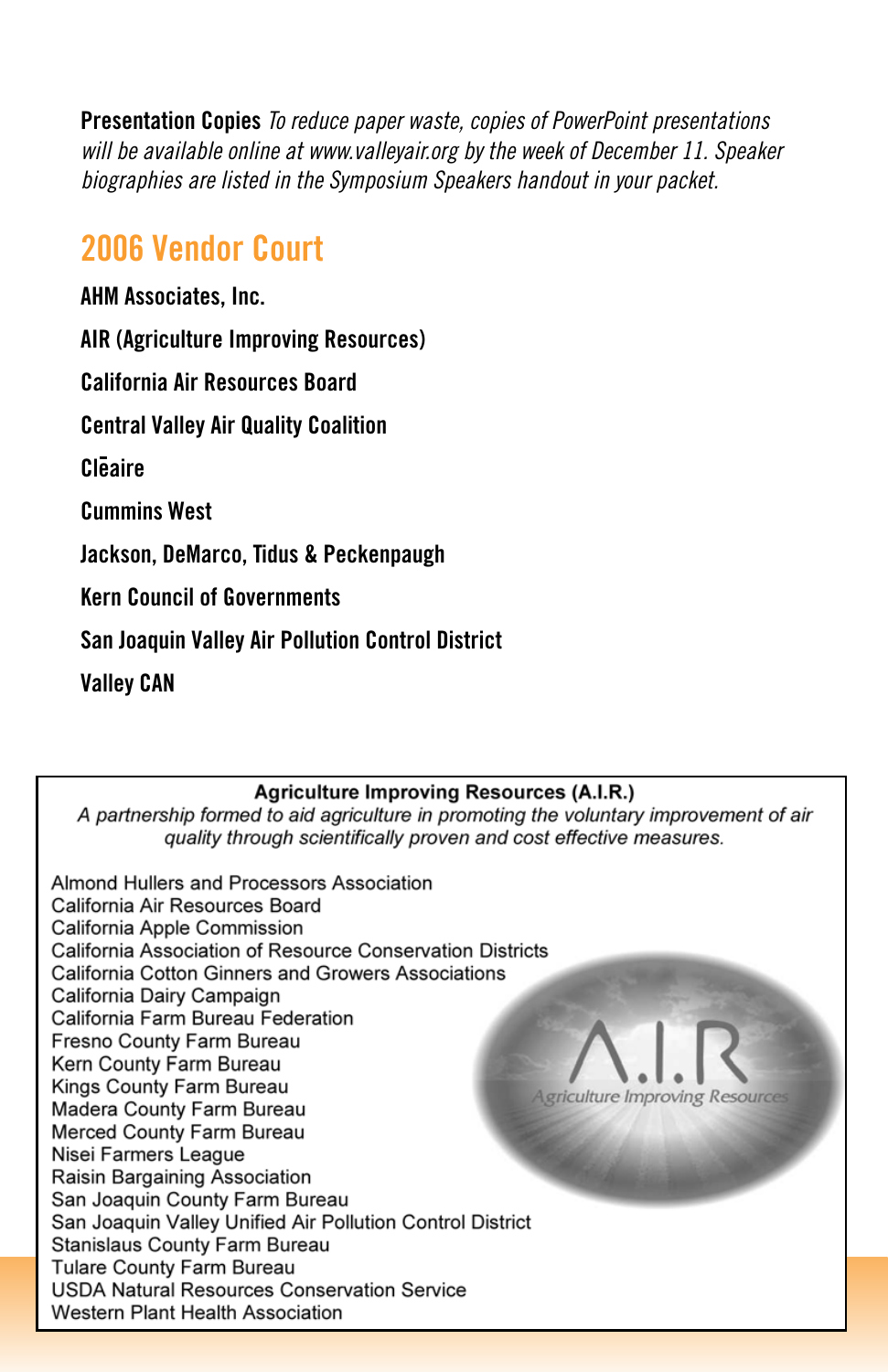

cleaire **KOMATSU** 

**Emission Solutions** 

- Trucks & Buses Farm Equipment
- Heavy Equipment Generators
- School Buses



# (800)595-5050

Locations in:

- **Bakersfield**
- **Sacramento**
- San Leandro

OVANCED EMISSION CONTROLS®

- 
- Fresno Redding Arcata
- 

*preservation*  $\frac{1}{2}$   $\frac{1}{2}$   $\frac{1}{2}$   $\frac{1}{2}$   $\frac{1}{2}$   $\frac{1}{2}$   $\frac{1}{2}$   $\frac{1}{2}$   $\frac{1}{2}$   $\frac{1}{2}$ 

Southern California Gas Company salutes the *San Joaquin Valley Air Pollution Control District* for its commitment to protect the quality of our natural environment.

A  $\mathcal S$  Sempra Energy utility"

Glad to be of service."

© 2006 Southern California Gas Company. All copyright and trademark rights reserved.



A COLLECTIVE VOICE FOR MANUFACTURING INTERESTS IN THE SAN JOAOUIN VALLEY

HEADQUARTERED IN MODESTO, CA WWW.MCCV.ORG \* (209) 523-0886